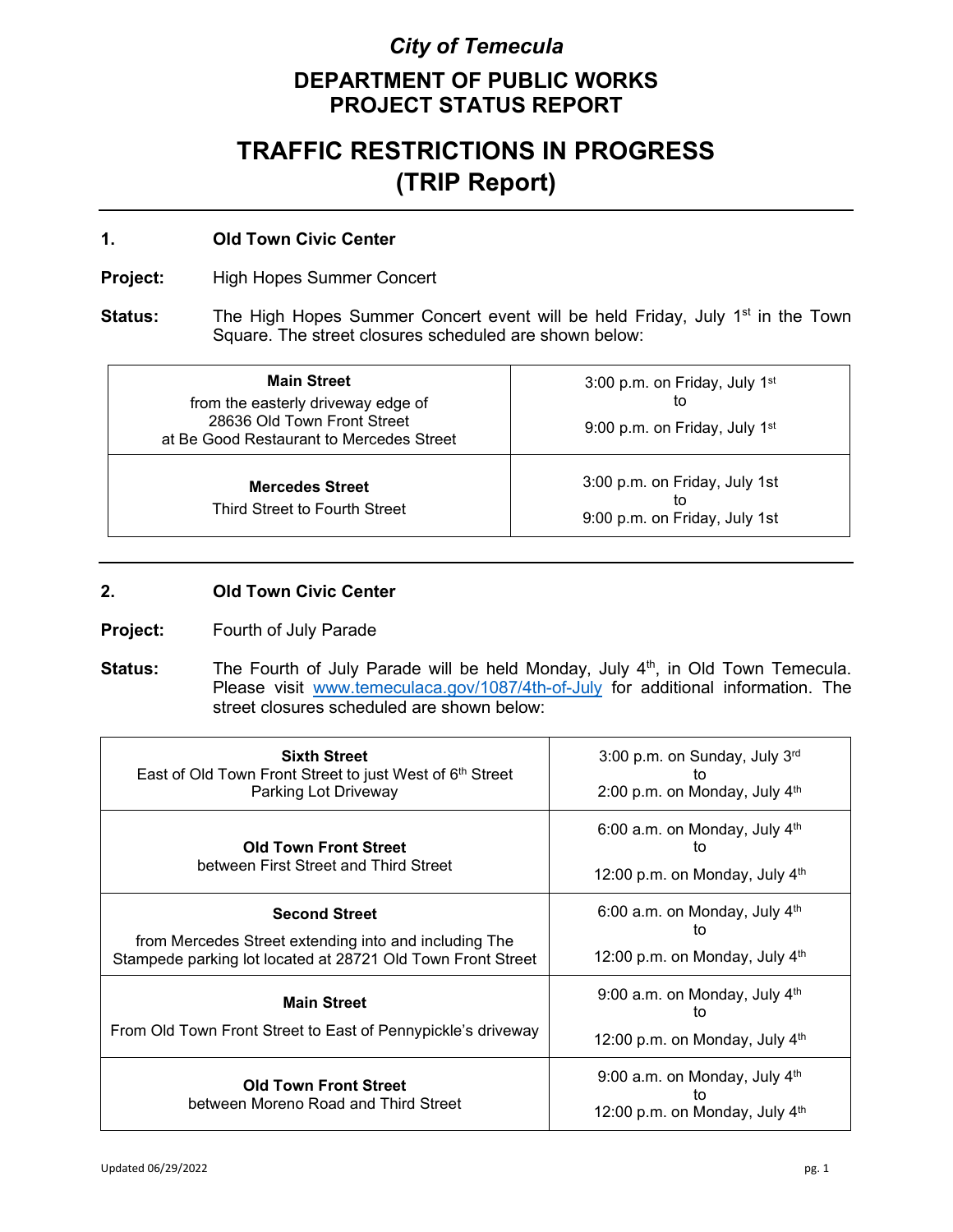## *City of Temecula*

## **DEPARTMENT OF PUBLIC WORKS PROJECT STATUS REPORT**

# **TRAFFIC RESTRICTIONS IN PROGRESS (TRIP Report)**

| <b>Mercedes Street</b><br>(will remain open for northbound traffic only) | 9:45 a.m. on Monday, July 4th<br>to<br>12:00 p.m. on Monday, July 4th  |
|--------------------------------------------------------------------------|------------------------------------------------------------------------|
| Moreno Road                                                              | 10:00 a.m. on Monday, July 4th<br>to<br>12:00 p.m. on Monday, July 4th |

#### **3. Fiber Optic Communication System Upgrade - Citywide**

- **Project:** Fiber Optic Communication System Upgrade
- **Status:** JFL Electric, Inc. and Crosstown Electric are pulling fiber and performing concrete restorations at various locations citywide. Impacted locations may experience intermittent shoulder closures. Working hours are Monday through Friday, 8:00 a.m. to 4:00 p.m. Anticipated completion end of July 2022.

#### **4. Las Haciendas Street & Calle Cortez**

- **Project:** Las Haciendas Apartments
- **Status:** Beginning June 20<sup>th</sup>, utility work will begin resulting in intermittent lane closures on both streets. Working hours are Monday through Friday, 7:00 a.m. to 7:00 p.m. Anticipated completion end of July 2022.

#### **5. Margarita Road, Pauba Road, and Various Side Streets**

- **Project:** Fourth of July Fireworks Show
- **Status:** The Fourth of July Fireworks Show event will be held Monday, July 4<sup>th</sup> at the Ronald Reagan Sports Park. Please visit [www.temeculaca.gov/1087/4th-of-July](http://www.temeculaca.gov/1087/4th-of-July) for additional information. The event street closures scheduled are as follow:

| <b>Margarita Road</b><br>between Rancho Vista Road and Pauba Road | 7:00 p.m. on Monday, July 4th<br>to<br>10:00 p.m. on Monday, July 4th    |
|-------------------------------------------------------------------|--------------------------------------------------------------------------|
| Pauba Road<br>from Margarita Road to Showalter Road               | 6:00 a.m. on Monday, July $4th$<br>to<br>12:00 a.m. on Tuesday, July 5th |
| Calle Camelia                                                     | 6:00 a.m. on Monday, July $4th$<br>to<br>12:00 a.m. on Tuesday, July 5th |